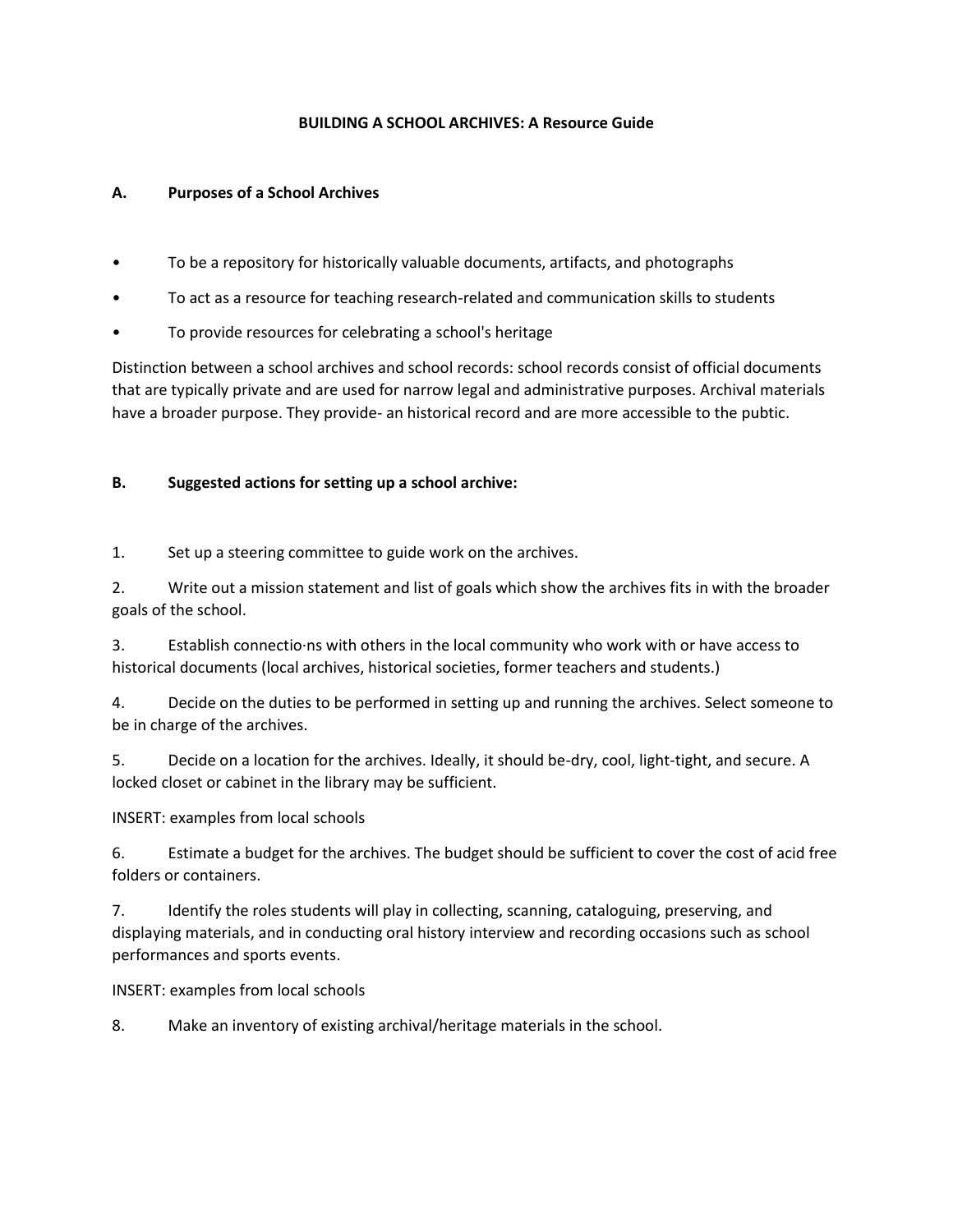Items for consideration can be old or new. They can be collected for immediate preservation in the school archives or be put on display. The important thing is that they have real or potential archival or heritage value.

# **C. Items to collect:**

• Artifacts such as trophies, flags, memorabilia, and vintage textbooks and other learning materials

- Photographs, videotapes featuring school life, events, and performances
- Curriculum guides, lesson plans, learning materials
- Sample documents
- Student newspapers
- Articles about the school in local newspapers
- Old report cards
- Material on special school programs
- Special awards received by the school
- Audiotaped or videotaped oral histories (& equipment to play these)
- Scrapbooks
- Staff lists
- Architectural drawings; floor plans
- Yearbooks
- Correspondence
- ???

#### Items on Display:

- Trophies
- Photographs
- Artwork
- ???